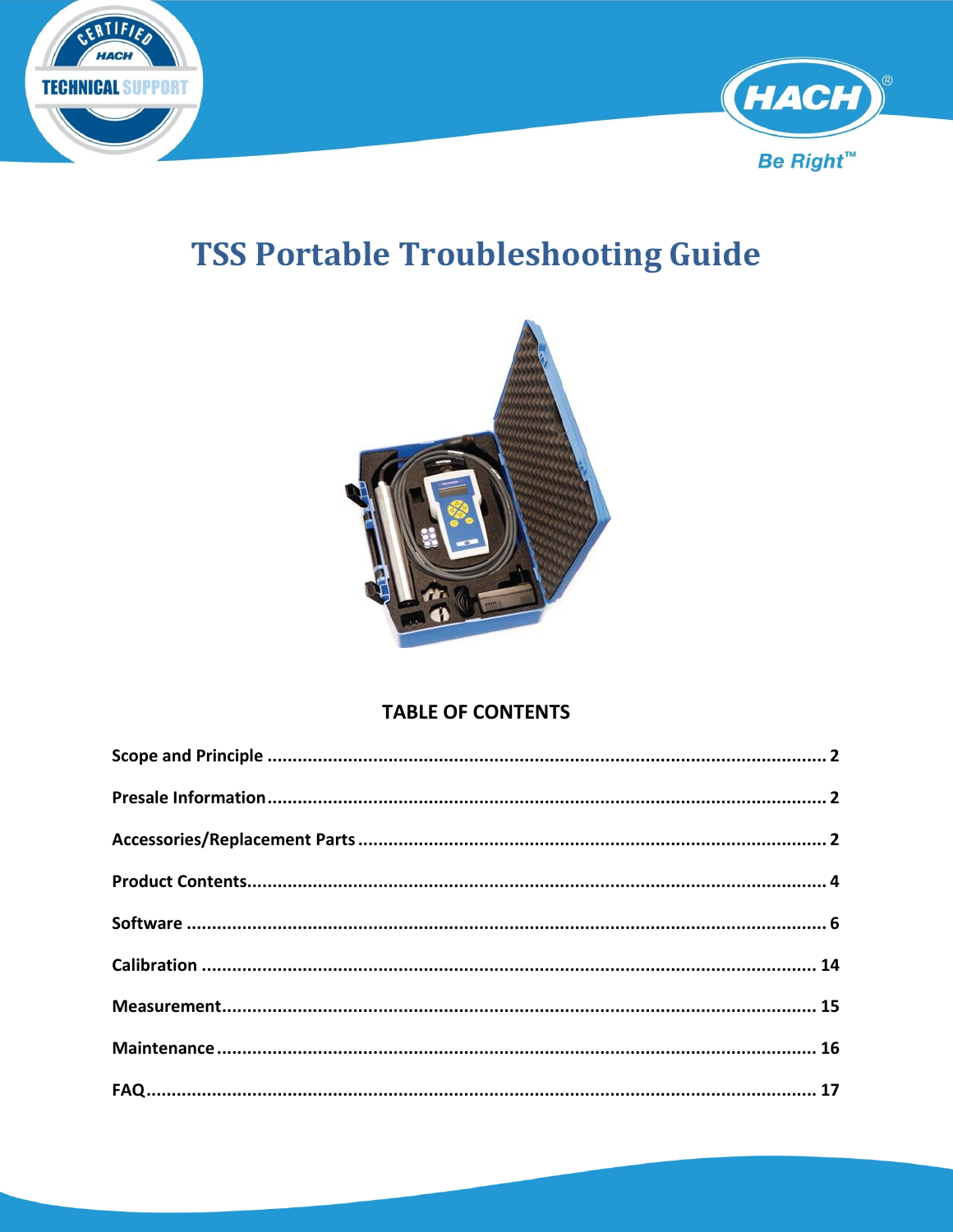



### <span id="page-1-0"></span>**Scope and Principle**

- 1. Scope: The TSS Portable is a handheld measurement instrument for the analytical determination of turbidity, suspended solids, and sludge blanket level in aqueous media.
- 2. Measuring principle: The measuring principle is based on a combined infrared absorption stray light process, which determines the lowest turbidity value according to DIN EN 27027 just as precisely and continuously as the high sludge content. In so doing, the light scattered sideways by the turbidity particles is measured at an angle of 90°. In the case of solid material, the measurement occurs at an angle of 90° and 120°. Sludge blanket level is assessed by lowering the calibrated sensor into the sample and monitoring the depth when the suspended solids concentration significantly increases. The cable is marked every meter to assist with the actual depth from the water surface.
- 3. Application: The Hach TSS Portable handheld instrument is ideal for remote monitoring of turbidity and suspended solids/blanket level in municipal and industrial wastewater, drinking water and river monitoring. (same as SOLITAX sc)
- 4. Specific applications
	- a. Municipal Wastewater: Control of waste water intake, Biology, Sludge Treatment, Control of discharge
	- b. Industrial Wastewater: Pulp & Paper, Dairy, Beverages, Filtration, flocculation, Industrial waste water, Aluminum oxide production
	- c. Drinking water: Spring Water, Drinking Water Reservoir, Filtering Station, Ground Water Pumping

### <span id="page-1-1"></span>**Presale Information**

- 1. Only TSS portable instrument on the market that can measure all three parameters: suspended solids, sludge blanket level, and turbidity.
- 2. Ability to store 1 turbidity calibration curve and 4 calibration curves for suspended solids
	- a. The meters comes with a default turbidity curve
	- b. The meter comes with a default suspended solids curve but it is recommended to create a user curve.
- 3. Probe is manufactured with polished stainless steel and sapphire windows for long life and reliability.
- 4. See specifications contained in manual for concentration ranges.
- 5. Air bubble compensation is built into the software for better accuracy and lower measuring range.

## <span id="page-1-2"></span>**Accessories/Replacement Parts**

1. Standard Case -LZY605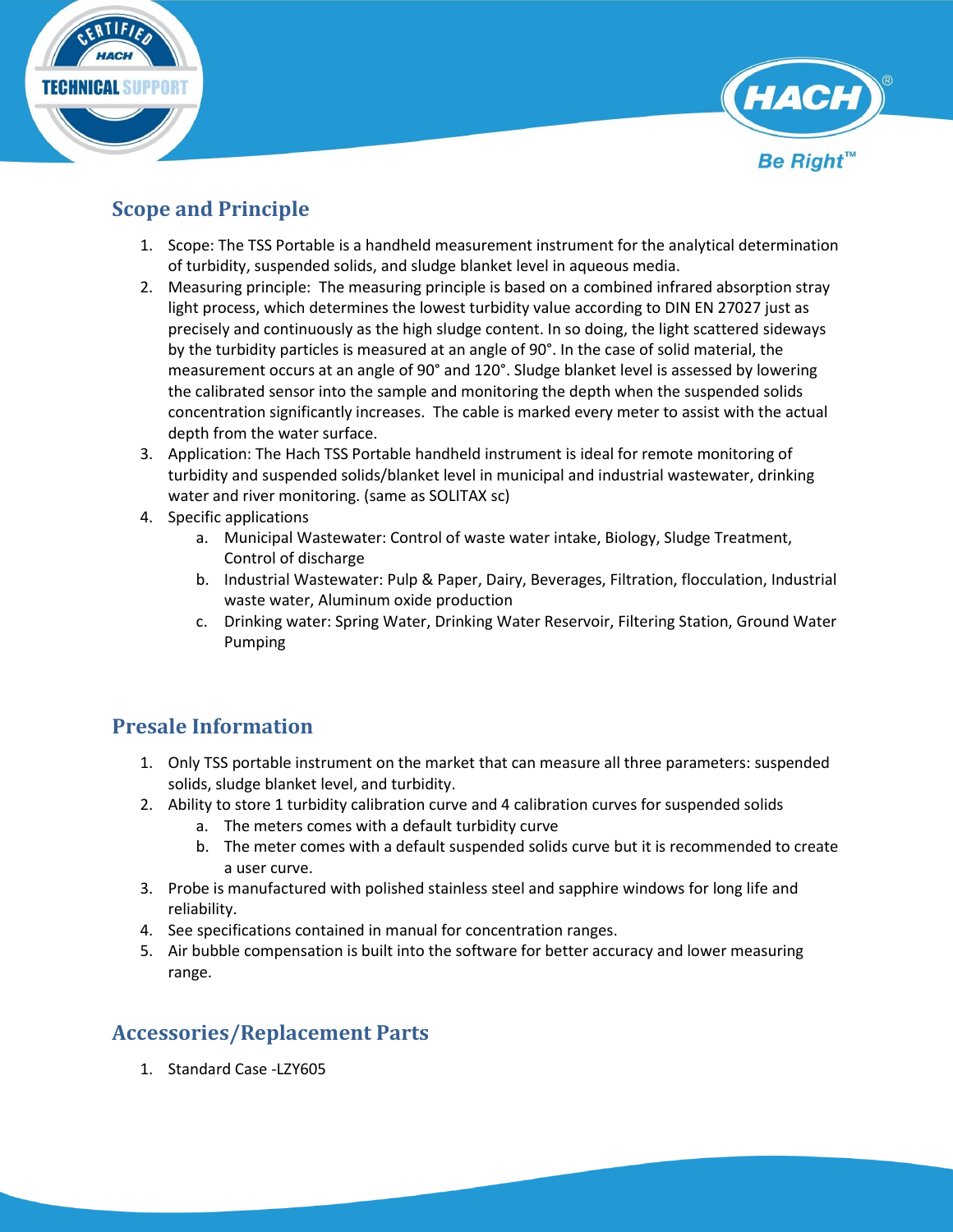





2. Probe Only - LZV321.99.00001



3. Meter Only - LXV320.99.00001



4. Rechargeable NiMH Batteries - LZY604



5. Battery Holder - LZY606



6. Charger - LZY607



7. Protective Beaker - LZI-66.11487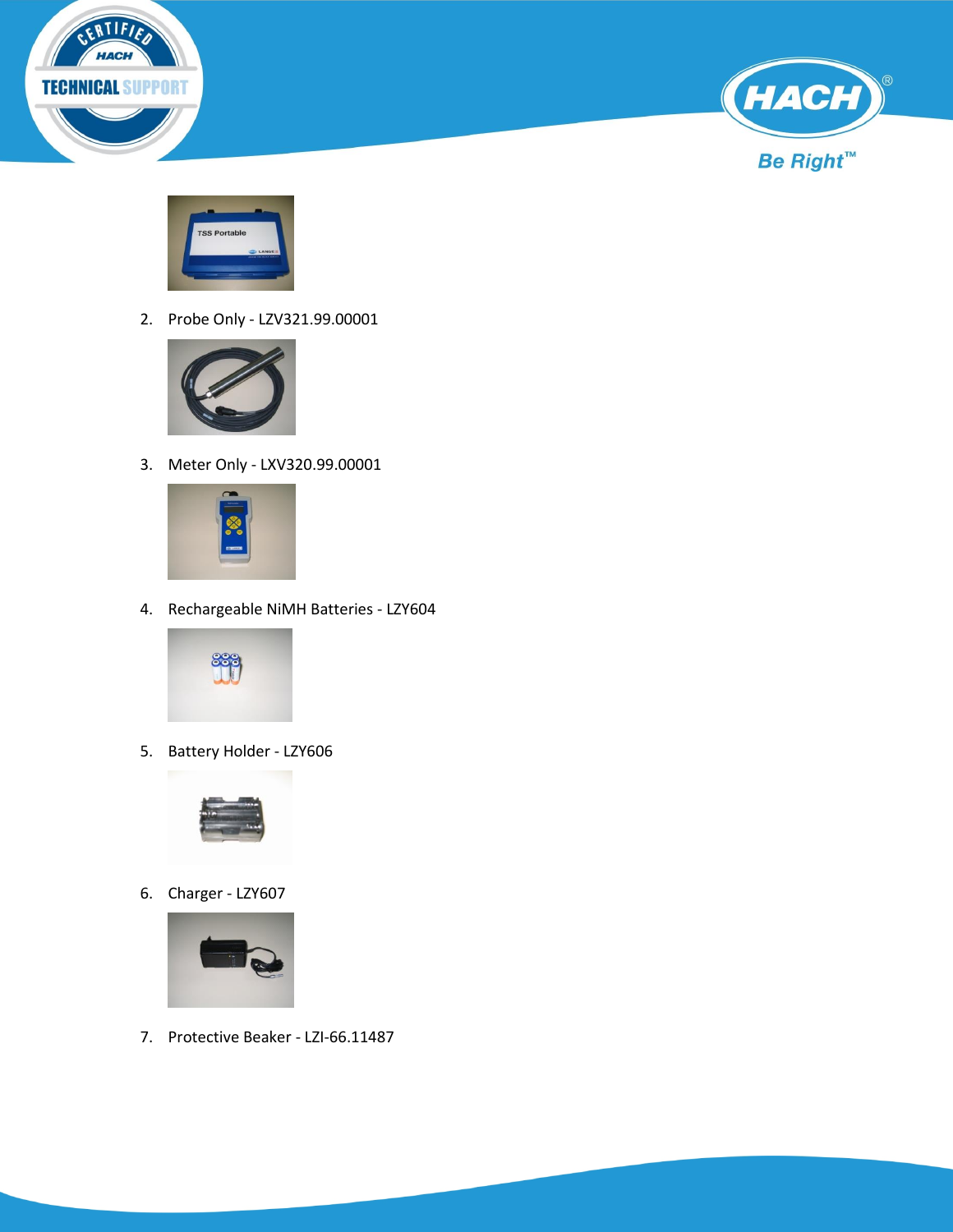





## <span id="page-3-0"></span>**Product Contents**

- 1. Complete kit: LXV322.99.00002
- 2. TSS portable handheld instrument
- 3. Probe with 10m cable
- 4. Adapter plugs:
	- a. Charger with EU adapter plug installed, USA adapter plug, UK adapter plug, AUS/China adapter plug
- 5. Carrying Case
- 6. Quick Start guide (DOC013.53.90141)
- 7. User manual (DOC023.53.90050)



#### Figure 1 **Product contents**

| 1 TSS Portable handheld instrument       | USA adapter plug         |
|------------------------------------------|--------------------------|
| 2 Probe with 10 m (32.8 ft) cable        | UK adapter plug          |
| 3 Charger with EU adapter plug installed | 6 AUS/China adapter plug |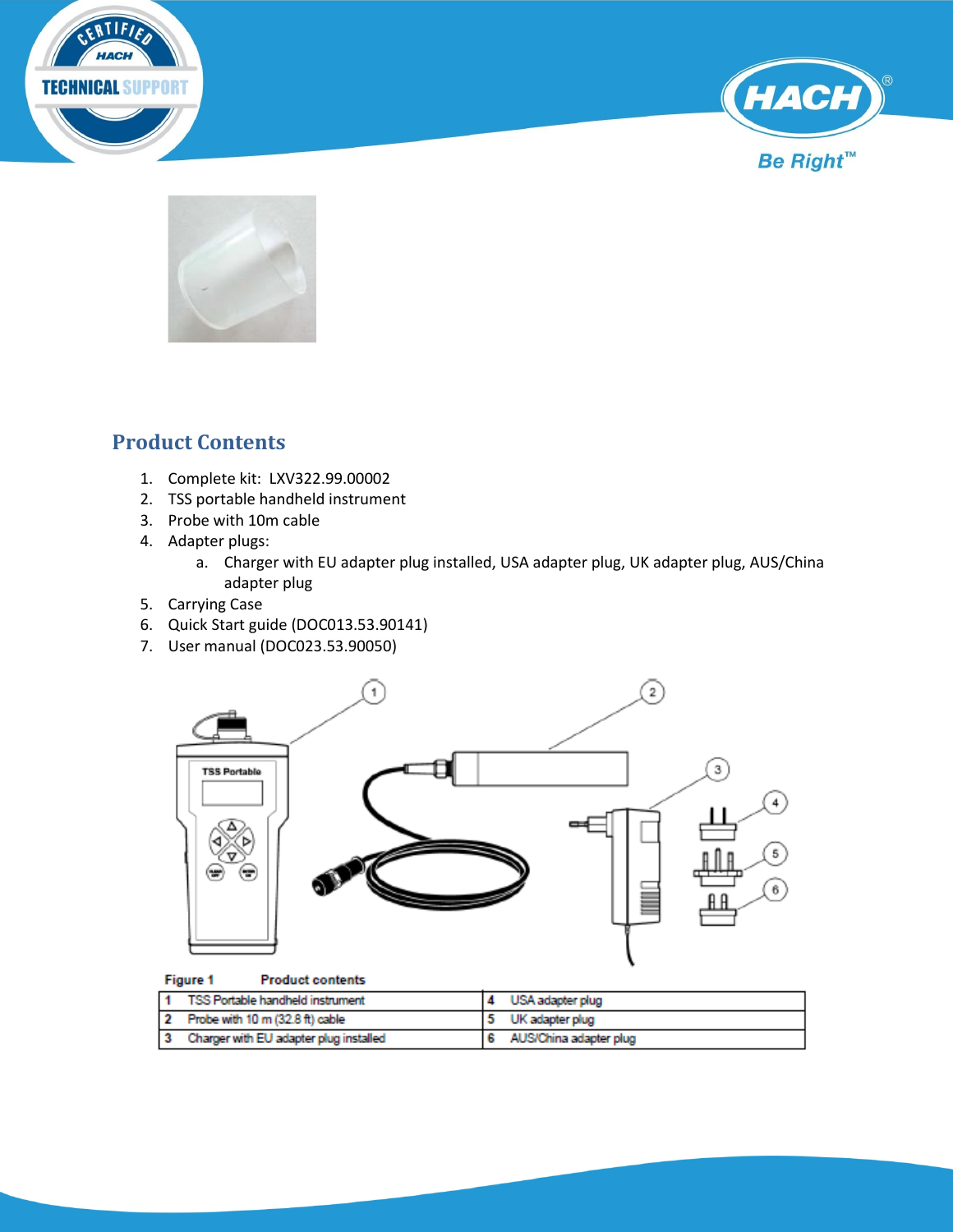



#### **RECOMMENDED CALIBRATION EQUIPMENT**

- 1. Black container (dark bucket) To avoid reflections of the measurement beam on the base and walls during calibration.
- 2. Container should hold at least 1L of sample
- 3. The probe must swirl inside the bucket and have a clearance of 2 inches from the side walls and 3 inches from the bottom of the container.



4. Gravimetric measurement of sample

#### **KEYPAD FUNCTION:**



- 1. Turning on the meter: Press and hold the ENTER ON key
- 2. Turning off the meter: Press and hold the CLEAR OFF key
- 3. To select desired function: Press the ENTER ON key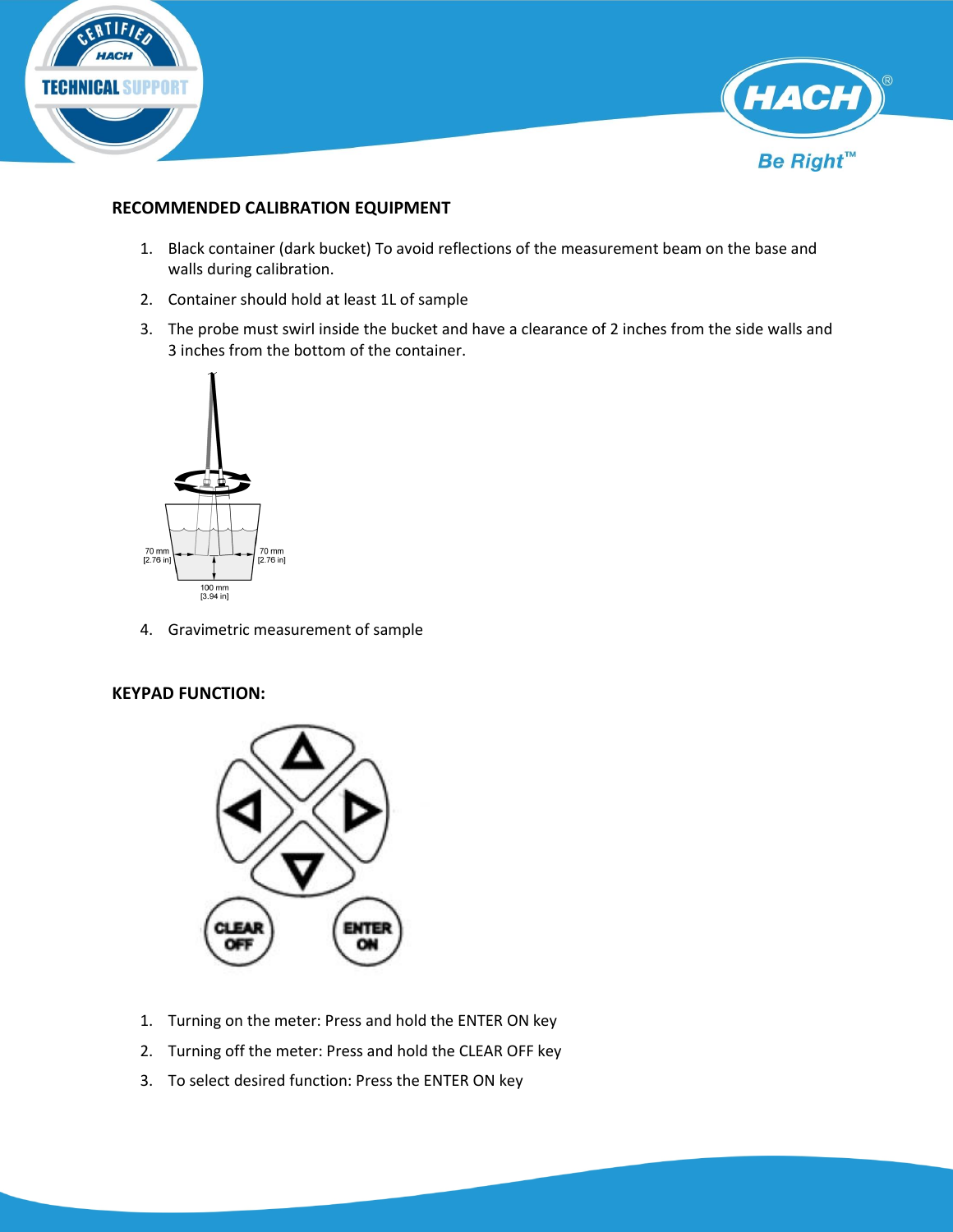



- 4. To go back one screen: Press the CLEAR OFF key
- 5. Entering multi-digit numbers: Use left or right key navigation keys to move curser to the correct place (1,10,100,1000nds). Then use the up or down navigation keys to select the desired number.

| <b>Navigation key</b>            | <b>Description</b>                                                                                                                                                 |
|----------------------------------|--------------------------------------------------------------------------------------------------------------------------------------------------------------------|
| <b>Navigation key RIGHT/LEFT</b> | Navigation occurs with the RIGHT/LEFT navigation keys.                                                                                                             |
| <b>Navigation key UP/DOWN</b>    | Navigation occurs with the UP/DOWN navigation keys.                                                                                                                |
| <b>ENTER/ON</b>                  | - Confirm selection and entry with ENTER/ON.<br>- Switch the instrument on with <b>ENTER/ON</b>                                                                    |
| <b>CLEAR/OFF</b>                 | - Abort actions with CLEAR/OFF.<br>- Press CLEAR/OFF to return to the previous menu option or abort<br>entries.<br>- Switch the instrument off with CLEAR/OFF      |
| <b>Vertical arrows</b>           | The vertical arrows in the display show that there are additional menu options or<br>measurement values above or below                                             |
| Cursor                           | - The cursor points to the selected main menu option. Navigation occurs with the<br><b>RIGHT/LEFT</b> navigation keys.<br>- The active decimal place is displayed. |
| > (arrow)                        | The current selection is displayed                                                                                                                                 |

#### Table 1 Navigating in the menu

#### **SYSTEM START (Recommendation)**

- 1. Install rechargeable batteries and fully charge using the battery charger
- 2. Switch on the meter
- 3. Set the Date/Time, Display, Units, Language, and Integration time under MENU
- 4. Connect the probe to the meter
- 5. Select the desired curve (turbidity or suspended solids) under MENU
- 6. Calibrate the suspended solids curve following calibration instructions

### <span id="page-5-0"></span>**Software**

- 1. New software was released March  $5<sup>th</sup>$  2012 from serial number 1426375
	- a. Changes in the software included a simplified 3 sub-menu format: MEAS, DATA, MENU. The MEP menu was removed.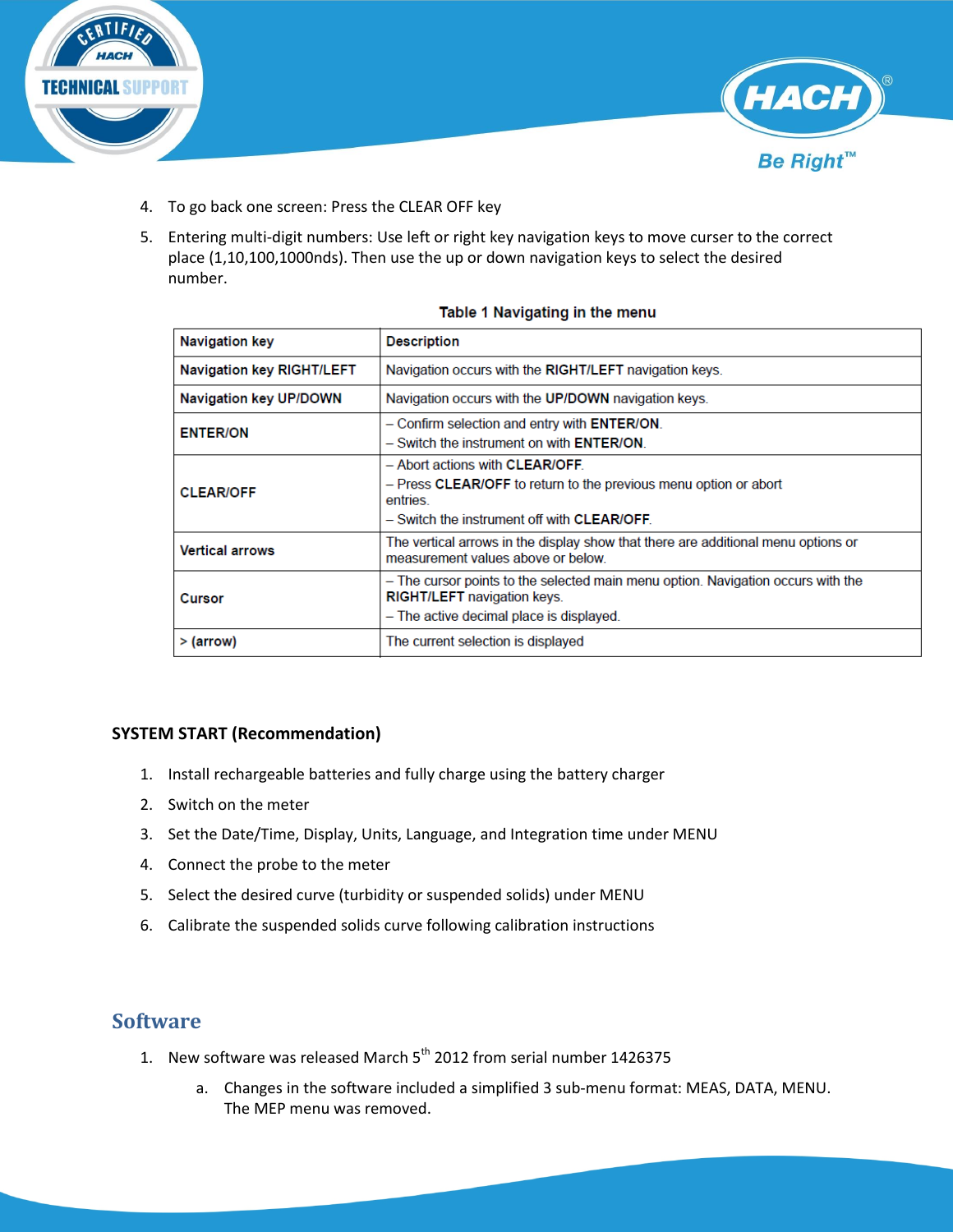



b. The measurement is continuous

#### **SOFTWARE MENU**

1. Main Menu structure overview

| <b>MENU</b> | <b>SUB FOLDER</b>         | <b>SUBFOLDER</b>                          | <b>PURPOSE</b>                                                                    |
|-------------|---------------------------|-------------------------------------------|-----------------------------------------------------------------------------------|
| <b>MEAS</b> |                           |                                           |                                                                                   |
|             | Start. Stop               |                                           | Starting and Stopping the continuous<br>measurement.                              |
| <b>DATA</b> |                           |                                           |                                                                                   |
|             | Display Data. Delete Data |                                           | Displays and deletes the stored data for the<br>corresponding calibration curves. |
| <b>MENU</b> |                           |                                           |                                                                                   |
|             | Calibration               |                                           | Calibration of Turbidity and solids curves.                                       |
|             |                           | Curve. Memory                             |                                                                                   |
|             | Time / Date               |                                           | Set the time and date display.                                                    |
|             |                           | Year.Month.Day.<br>Hour.Minute.<br>Second |                                                                                   |
|             | <b>Display</b>            |                                           | Custom define the first two rows of the<br>display.                               |
|             | <b>Units</b>              |                                           | Measurement units available for turbidity<br>and solids.                          |
|             |                           | FNU.NTU.EBC.<br>PPM.mg/L.g/L.%            |                                                                                   |
|             | <b>Extras</b>             |                                           | Measurement values are averaged over the<br>integration time.                     |
|             |                           | Integration.<br>Log-Interval              |                                                                                   |
|             | Language                  |                                           | Languages supported.                                                              |
|             | System                    |                                           |                                                                                   |

#### 2. Display Menu

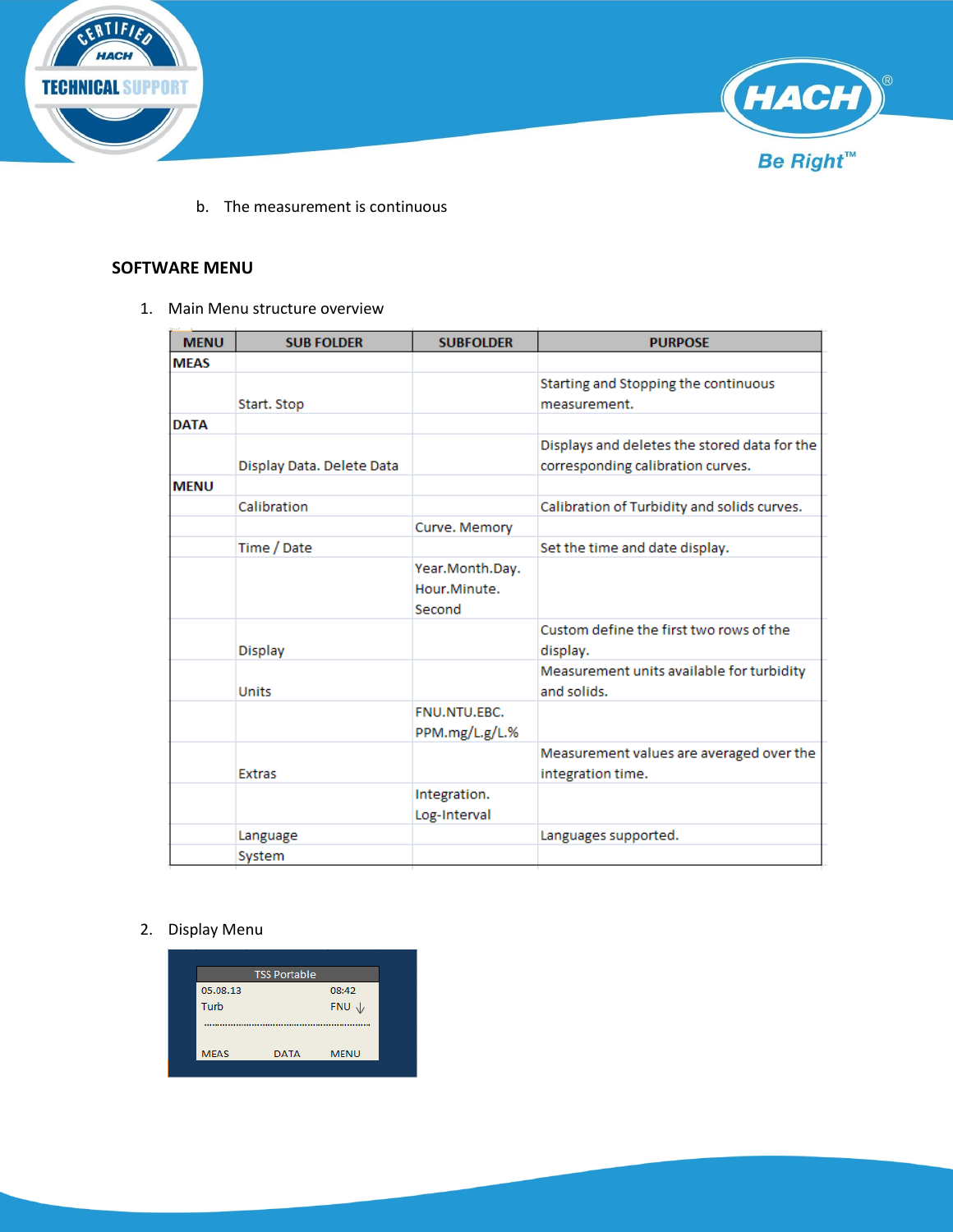



- 3. Menu Structure "MEAS" with function
	- a. Use up and down Navigation key to move through the "MEAS" menu



|                     | <b>MEAS Menu</b> |             |                                           |  |
|---------------------|------------------|-------------|-------------------------------------------|--|
|                     |                  |             |                                           |  |
| 05.08.13            |                  | 09:17       | Date / Time                               |  |
| DS1                 |                  | mg/L        | Curve / Units                             |  |
|                     |                  |             |                                           |  |
| <b>MEAS</b>         | <b>DATA</b>      | <b>MENU</b> |                                           |  |
|                     |                  |             |                                           |  |
| Homogen.            |                  | 100%        | Measurement value (homogeneity in %)      |  |
| <b>Battery</b>      |                  |             | <b>Battery charge level</b>               |  |
|                     |                  |             |                                           |  |
| <b>MEAS</b>         | <b>DATA</b>      | <b>MENU</b> |                                           |  |
|                     |                  |             |                                           |  |
| Probe Serial No     |                  |             | Probe serial number                       |  |
|                     | 458652           |             |                                           |  |
|                     |                  |             |                                           |  |
| <b>MEAS</b>         | <b>DATA</b>      | <b>MENU</b> |                                           |  |
|                     |                  |             |                                           |  |
| Probe SW-Vers.      |                  |             | Probe software version                    |  |
|                     | 631059           |             |                                           |  |
|                     |                  |             |                                           |  |
| <b>MEAS</b>         | <b>DATA</b>      | <b>MENU</b> |                                           |  |
| <b>Probe Starts</b> |                  |             | Probe number start (probe diagnosis data) |  |
|                     |                  |             |                                           |  |
|                     | 0                |             |                                           |  |
|                     |                  |             |                                           |  |
| <b>MEAS</b>         | <b>DATA</b>      | <b>MENU</b> |                                           |  |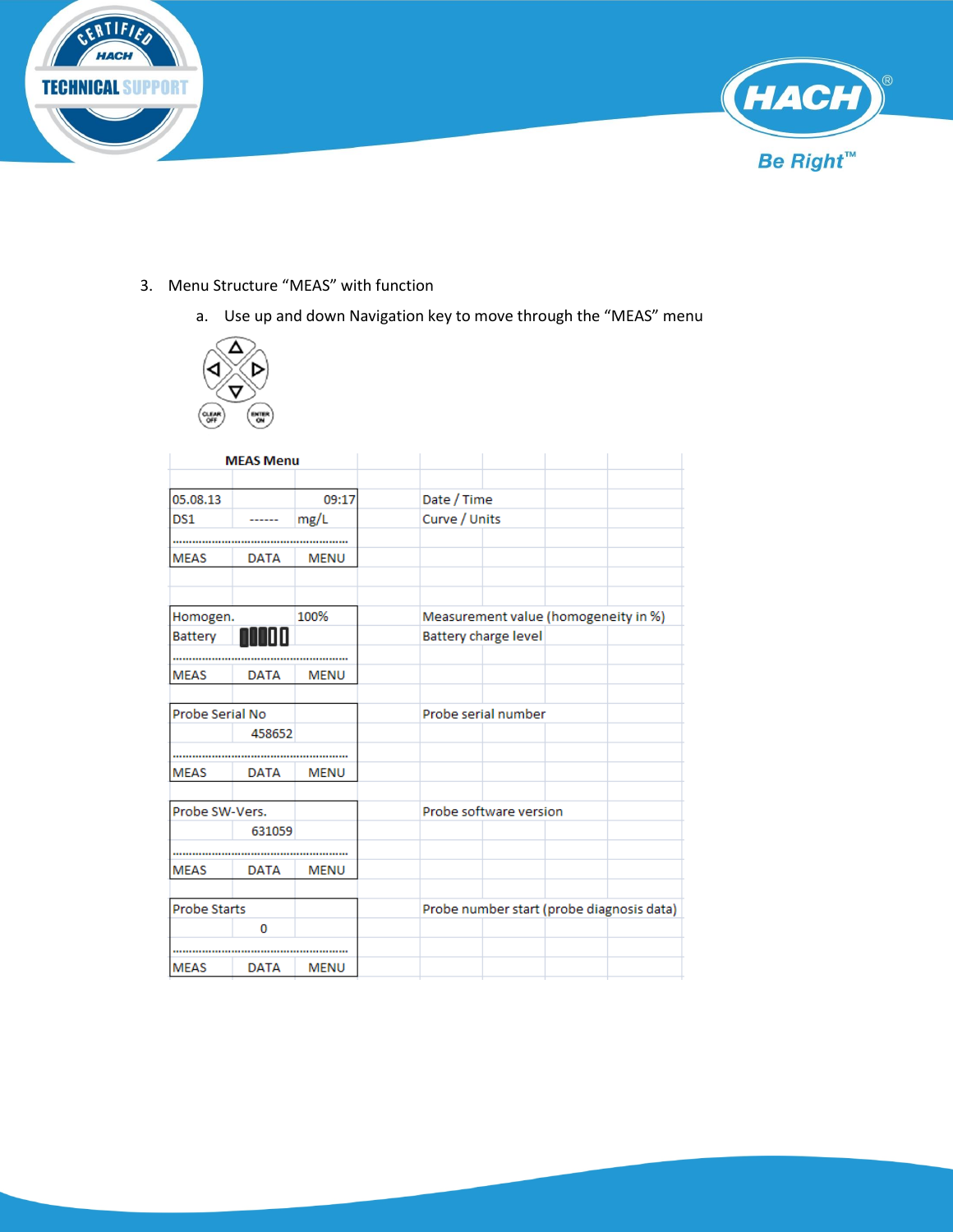



| DATA-Cap. Rem. |             |             | Remaining capacity of the measurement |
|----------------|-------------|-------------|---------------------------------------|
|                |             | 183 Points  | (up to 290 points)<br>points          |
|                |             |             |                                       |
| <b>MEAS</b>    | <b>DATA</b> | <b>MENU</b> |                                       |
| Error no.      |             |             | Fault no. XX                          |
|                | 0           |             |                                       |
|                |             |             |                                       |
| <b>MEAS</b>    | <b>DATA</b> | <b>MENU</b> |                                       |
| Serial no.     |             |             |                                       |
|                |             |             | Meter Serial number                   |
|                | 453414      |             |                                       |
|                |             |             |                                       |
| <b>MEAS</b>    | <b>DATA</b> | <b>MENU</b> |                                       |
|                |             |             |                                       |
| SW-Vers.       |             |             | Meter Software version                |
|                | 631025      |             |                                       |
|                |             |             |                                       |
| <b>MEAS</b>    | <b>DATA</b> | MENU        |                                       |
|                |             |             |                                       |

#### 4. Menu structure "DATA" with function

a. Display Data

| 1.DS1                    |       | Data Point / Curve           |
|--------------------------|-------|------------------------------|
| $\frac{8mg/L}{06.12.12}$ | 100%  | Result / Homogeneity %       |
|                          | 19.59 | Date / Time                  |
| next point               |       | Allows to scroll data points |

b. Delete Data: \*YES will delete all data points for that curve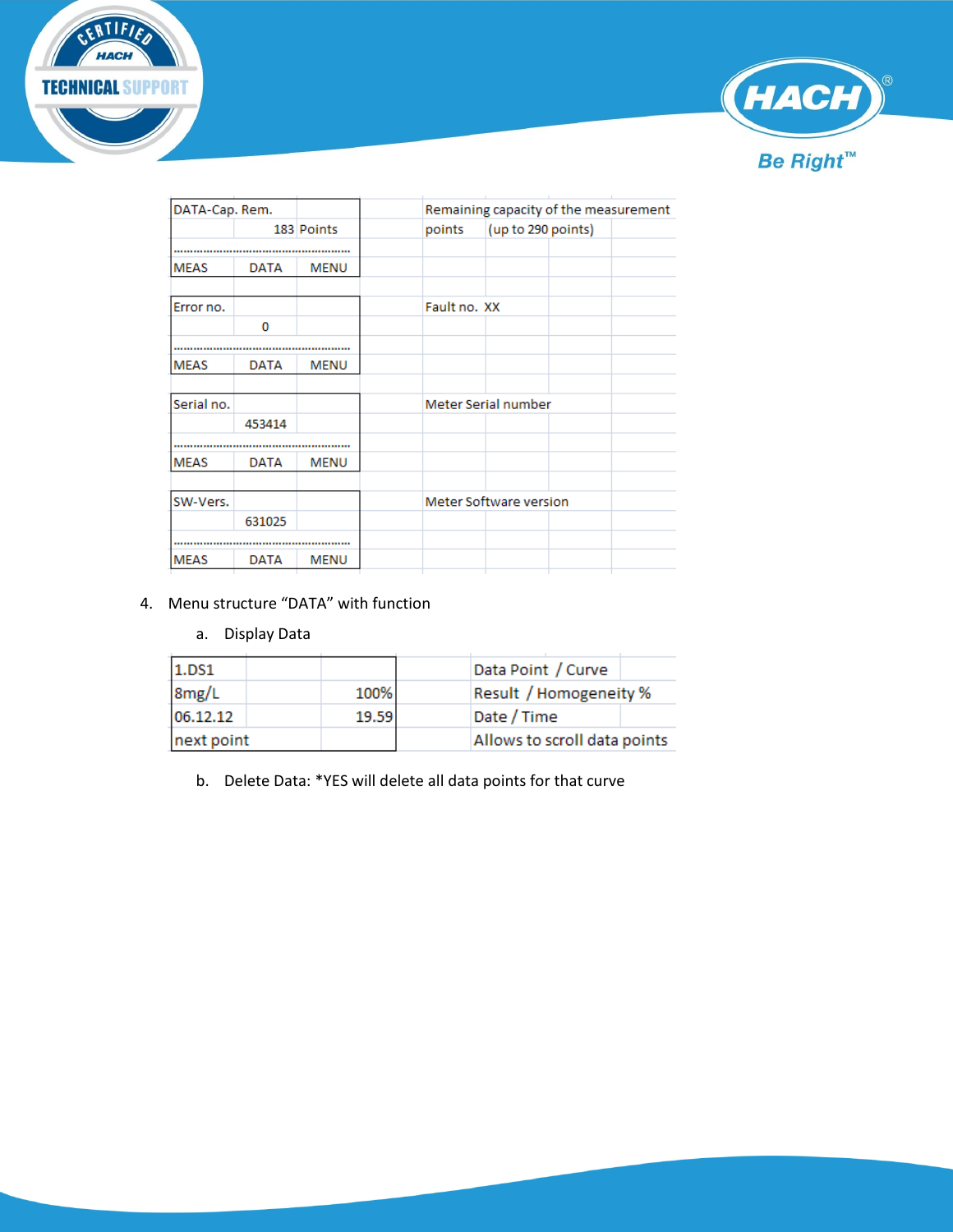



#### 5. Menu structure "MENU" with function

| <b>MENU</b> | <b>SUB FOLDER</b> | <b>SUBFOLDER</b>                          | <b>PURPOSE</b>                                                |
|-------------|-------------------|-------------------------------------------|---------------------------------------------------------------|
| <b>MENU</b> |                   |                                           |                                                               |
|             | Calibration       |                                           | Calibration of Turbidity and solids curves.                   |
|             |                   | Curve. Memory                             |                                                               |
|             | Time / Date       |                                           | Set the time and date display.                                |
|             |                   | Year.Month.Day.<br>Hour.Minute.<br>Second |                                                               |
|             | Display           |                                           | Custom define the first two rows of the<br>display.           |
|             | <b>Units</b>      |                                           | Measurement units available for turbidity<br>and solids.      |
|             |                   | FNU.NTU.EBC.<br>PPM.mg/L.g/L.%            |                                                               |
|             | <b>Extras</b>     |                                           | Measurement values are averaged over the<br>integration time. |
|             |                   | Integration.<br>Log-Interval              |                                                               |
|             | Language          |                                           | Languages supported.                                          |
|             | System            |                                           |                                                               |

#### a. "Calibration" menu with function

| <b>MENU</b> |                    | <b>SUB FOLDER   SUB FOLDER</b> | <b>SUB FOLDER</b>  | <b>PURPOSE</b>                                                       |
|-------------|--------------------|--------------------------------|--------------------|----------------------------------------------------------------------|
| <b>MENU</b> |                    |                                |                    |                                                                      |
|             | <b>Calibration</b> |                                |                    |                                                                      |
|             |                    | Curve                          |                    |                                                                      |
|             |                    |                                | C-TU               | <b>Turbidity Curve</b>                                               |
|             |                    |                                | $C-DS1$            |                                                                      |
|             |                    |                                | $C-DS2$            | Suspended solids curves                                              |
|             |                    |                                | $C$ -DS3           |                                                                      |
|             |                    |                                | $C$ -DS4           |                                                                      |
|             |                    |                                | Reset              | Only resets the C-TU curve                                           |
|             |                    | Memory                         |                    | Defines which calibration point will be<br>saved in the chosen curve |
|             |                    |                                | Point 1            |                                                                      |
|             |                    |                                | Point 2            | Seletion for single or multiple                                      |
|             |                    |                                | Point <sub>3</sub> | calibration points for a chosen curve                                |
|             |                    |                                |                    | Will delete the memory point but not                                 |
|             |                    |                                | <b>Delete</b>      | the calibration point                                                |
|             |                    | Point 1                        |                    | Stored calibration points with                                       |
|             |                    | Point 2                        |                    | gravimetric concentration entered                                    |
|             |                    | Point 3                        |                    |                                                                      |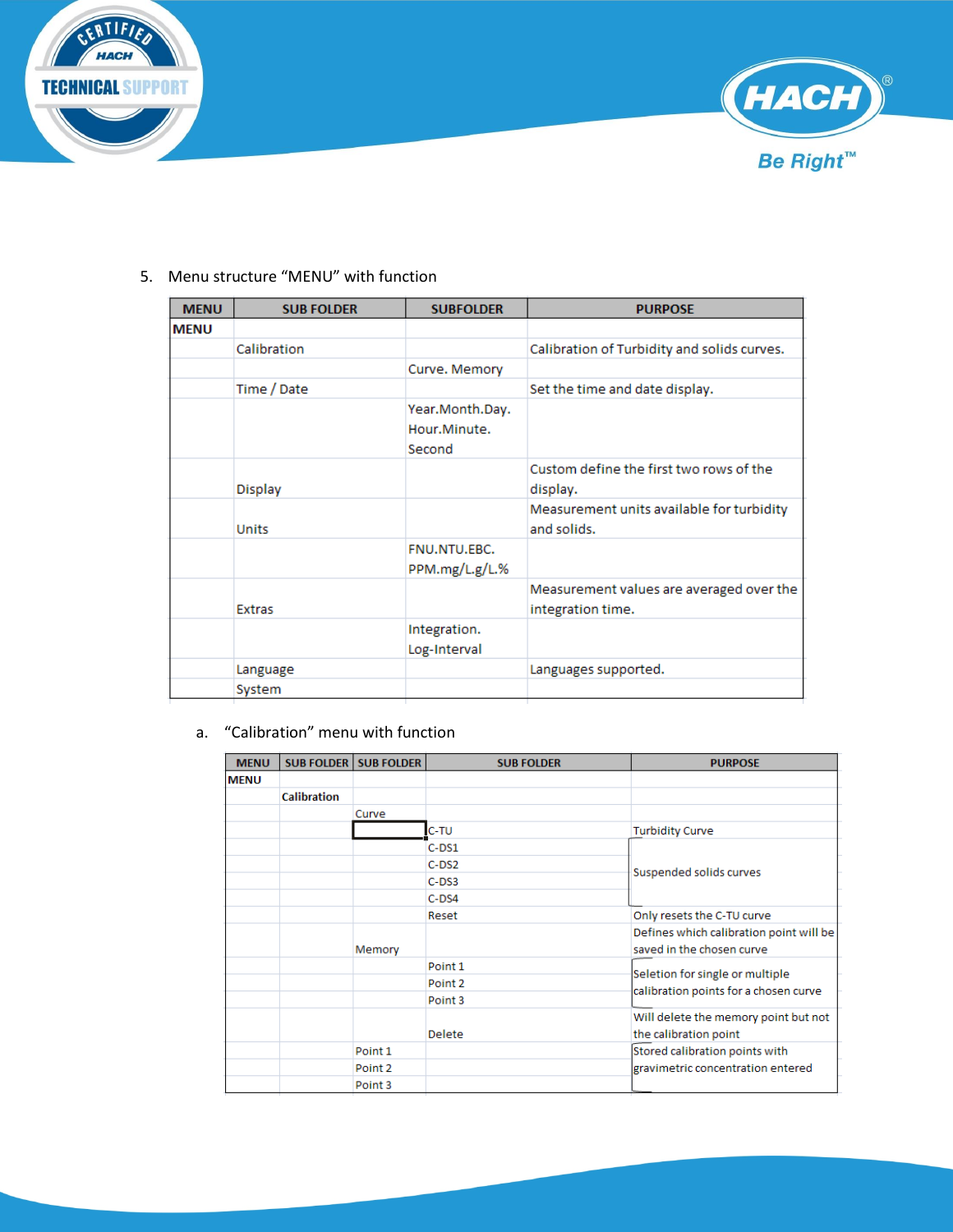



b. "Time/Date" menu with function

| <b>MENU</b> |             | <b>SUB FOLDER   SUB FOLDER</b> | <b>PURPOSE</b>      |
|-------------|-------------|--------------------------------|---------------------|
| <b>MENU</b> |             |                                |                     |
|             | Time / Date |                                |                     |
|             |             | Year                           | Four digit year     |
|             |             | Month                          | 1 or 2 digit month  |
|             |             | Day                            | 1 or 2 digit day    |
|             |             | Hour                           | 1 or 2 digit hour   |
|             |             | Minute                         | 1 or 2 digit minute |
|             |             | Second                         | 1 or 2 digit second |

#### c. "Display" menu with function

| <b>MENU</b> |                | <b>SUB FOLDER   SUB FOLDER</b> | <b>SUB FOLDER</b> | <b>PURPOSE</b>                        |
|-------------|----------------|--------------------------------|-------------------|---------------------------------------|
| <b>MENU</b> |                |                                |                   |                                       |
|             |                |                                |                   | Customer defines the frst two rows of |
|             | <b>Display</b> |                                |                   | the display.                          |
|             |                | Line 1                         |                   |                                       |
|             |                |                                | Meas, Value       | Curve and unit                        |
|             |                |                                | Homogen.          | Homogeneity %                         |
|             |                |                                | Battery.          | <b>Battery charge level</b>           |
|             |                |                                | Time              | Time                                  |
|             |                | Line 2                         |                   |                                       |
|             |                |                                | Meas, Value       | Curve and unit                        |
|             |                |                                | Homogen.          | Homogeneity %                         |
|             |                |                                | Battery.          | Battery charge level                  |
|             |                |                                | <b>Time</b>       | Time                                  |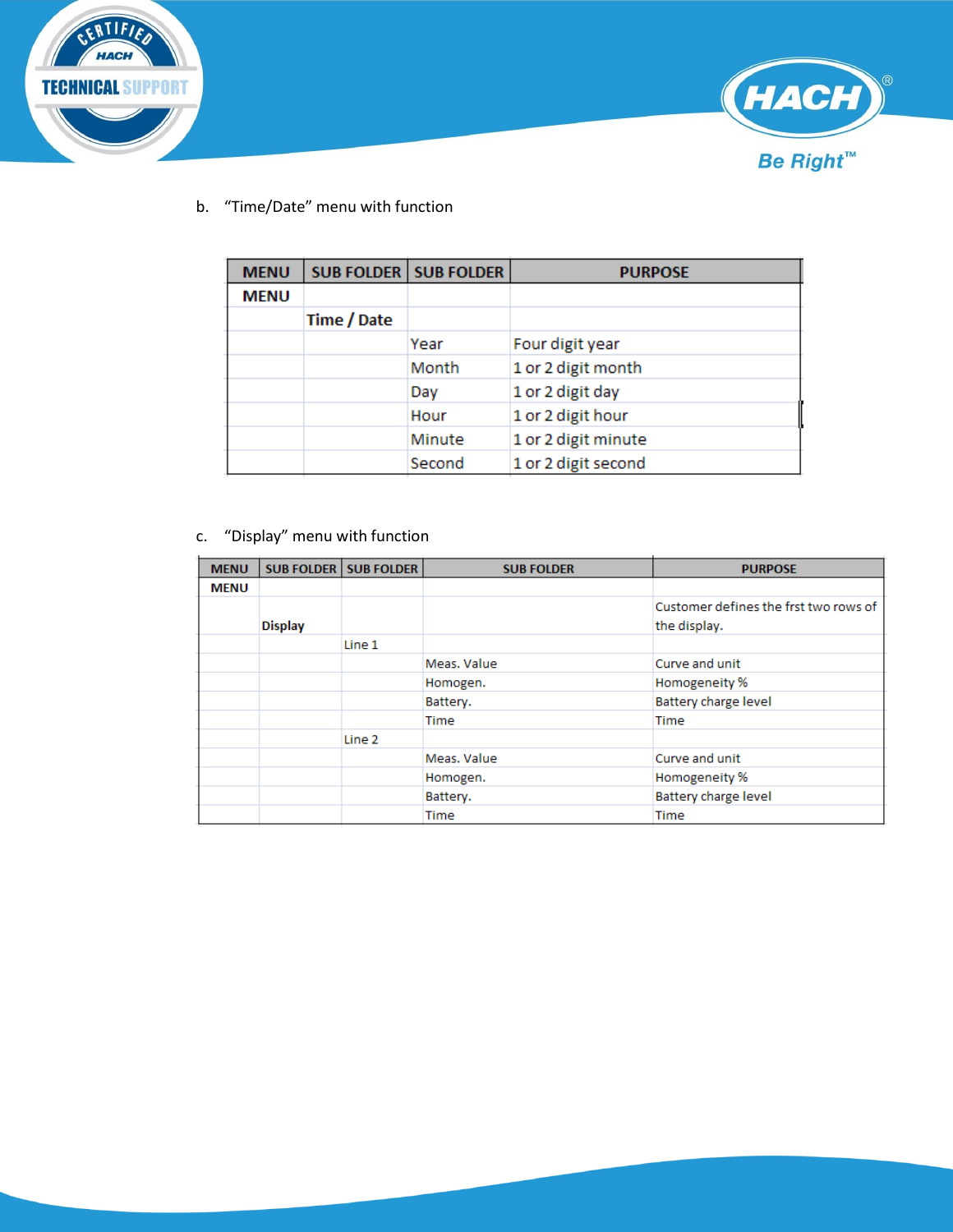



#### d. "Units" menu with function

| <b>MENU</b> |              | <b>SUB FOLDER SUB FOLDER</b> | <b>SUB FOLDER</b> | <b>PURPOSE</b>                 |  |
|-------------|--------------|------------------------------|-------------------|--------------------------------|--|
| <b>MENU</b> |              |                              |                   |                                |  |
|             |              |                              |                   | Measurment units available for |  |
|             | <b>Units</b> |                              |                   | turbidity and solids.          |  |
|             |              | C-TU                         |                   | <b>Turbidity Curve</b>         |  |
|             |              |                              | <b>FNU</b>        |                                |  |
|             |              |                              | <b>NTU</b>        | Units of turbidity             |  |
|             |              |                              | <b>EBC</b>        |                                |  |
|             |              | $C-DS1$                      |                   | Suspended solids curves DS1    |  |
|             |              |                              | PPM               |                                |  |
|             |              |                              | mg/L              | Units of solids                |  |
|             |              |                              | g/L               |                                |  |
|             |              |                              | %                 |                                |  |
|             |              | $C-DS2$                      |                   | Suspended solids curves DS2    |  |
|             |              |                              | PPM               |                                |  |
|             |              |                              | mg/L              | Units of solids                |  |
|             |              |                              | g/L               |                                |  |
|             |              |                              | %                 |                                |  |
|             |              | $C$ -DS3                     |                   | Suspended solids curves DS3    |  |
|             |              |                              | PPM               |                                |  |
|             |              |                              | mg/L              | Units of solids                |  |
|             |              |                              | g/L               |                                |  |
|             |              |                              | ℅                 |                                |  |
|             |              | $C$ -DS4                     |                   | Suspended solids curves DS4    |  |
|             |              |                              | PPM               | Units of solids                |  |
|             |              |                              | mg/L              |                                |  |
|             |              |                              | g/L               |                                |  |
|             |              |                              | %                 |                                |  |

#### e. "Extras" menu with function

| <b>MENU</b> |               | <b>SUB FOLDER   SUB FOLDER</b> | <b>SUB FOLDER</b> | <b>PURPOSE</b>                                                                                |
|-------------|---------------|--------------------------------|-------------------|-----------------------------------------------------------------------------------------------|
| <b>MENU</b> |               |                                |                   |                                                                                               |
|             | <b>Extras</b> |                                |                   | Set integration and interval of<br>measurements                                               |
|             |               | Integration                    |                   | Sets the timeframe for measurement<br>values to be averaged during<br>continuous measurement. |
|             |               |                                | "x" seconds       | time: 0 to 999 seconds                                                                        |
|             |               | Log-Interval                   |                   | Measurements occur continuously and<br>saved to the log in timed intervals.                   |
|             |               |                                | "x" min           | time: 0 to 60 min                                                                             |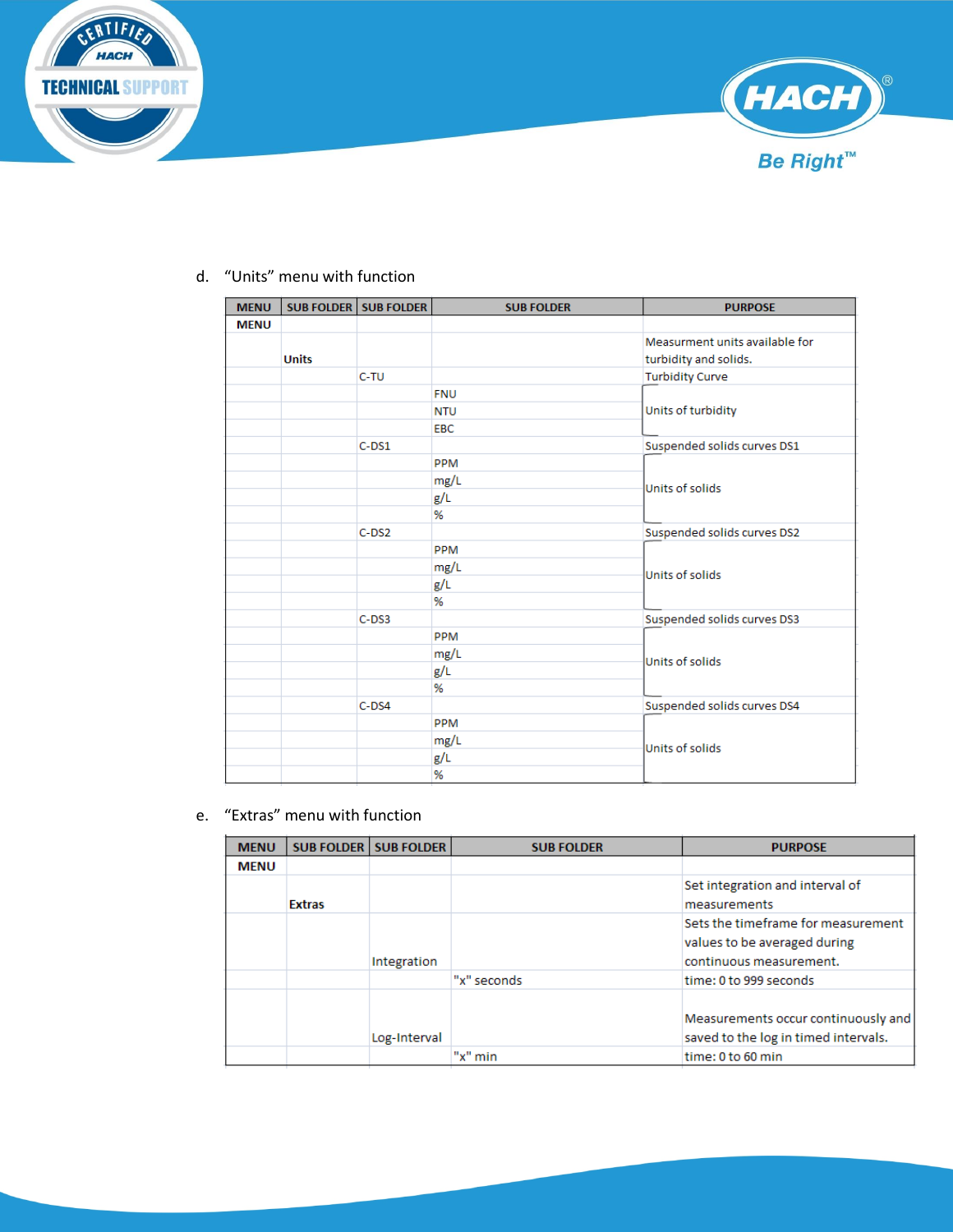



f. "Language" and "System" menu with function

| <b>MENU</b> |          | <b>SUB FOLDER   SUB FOLDER</b> | <b>PURPOSE</b>                   |
|-------------|----------|--------------------------------|----------------------------------|
| <b>MENU</b> |          |                                |                                  |
|             | Language |                                | Selects software language        |
|             |          | German                         |                                  |
|             |          | English                        |                                  |
|             |          |                                | Enter code to register probe and |
|             | System   |                                | perform system reset             |

#### **SOFTWARE ERROR MESSAGES**

1. Error Messages: As taken from the manual  $3<sup>rd</sup>$  edition section 7

#### 7.1 Error messages

|                                   | <b>Caused by</b>                                                                                                   | <b>Action</b>                                                                                                                                     |
|-----------------------------------|--------------------------------------------------------------------------------------------------------------------|---------------------------------------------------------------------------------------------------------------------------------------------------|
| <b>Communication with probe</b>   | The probe is not connected to the<br>instrument                                                                    | - Plug in the probe<br>- Check the connection to the probe<br>- Correct probe number                                                              |
| <b>FFPROM error</b>               | Values cannot be saved                                                                                             | Switch the instrument off and then back<br>on again                                                                                               |
| Overflow area                     | Concentration too high                                                                                             | - Probe is measuring in an unsuitable<br>medium<br>- It may be necessary to recalibrate                                                           |
| <b>Clean the probe</b>            | Probe is dirty                                                                                                     | - Clean the probe<br>- May be triggered by inhomogeneous<br>measuring medium                                                                      |
| Offset error                      | Calibration point set incorrectly<br>(calibration point too close to the zero<br>point)                            | <b>Recalibration required</b>                                                                                                                     |
| <b>Calibration error</b>          | No calibration available, calibration<br>points set incorrectly (upper and lower<br>calibration points transposed) | Recalibration required. (1-point default<br>calibration of DS curves not sufficiently<br>precise for measuring medium)                            |
| <b>Calibration insufficient -</b> | Further calibration point with lower<br>concentration is missing                                                   | Further calibration point with lower<br>concentration is required                                                                                 |
| Calibration insufficient +        | Further calibration point with greater<br>concentration is missing                                                 | Further calibration point with greater<br>concentration required                                                                                  |
| <b>Probe error</b>                | Technical error in the probe                                                                                       | - Switch the instrument off and then<br>back on again<br>- If the message is repeated, send the<br>probe for repair                               |
| <b>Battery is empty</b>           | Battery not charged                                                                                                | Charge the battery fully                                                                                                                          |
| <b>Incorrect probe</b>            | Probe has been replaced but not<br>re-registered or correctly registered on<br>instrument                          | - Connect the correct probe<br>$-$ Use code 390 to release DS curve for<br>new probe and recalibrate                                              |
| <b>Error time/date</b>            | Time/date implausible                                                                                              | - Switch the instrument off and then<br>back on again<br>- Check the time/date set<br>- If required, change the clock<br>batteries <sup>1</sup> ) |

- a. MEAS OVERRANGE: Concentration too high Action: Medium cannot be measured
- b. ZERO: Calibration pint too close to zero Action: Delete calibration and start again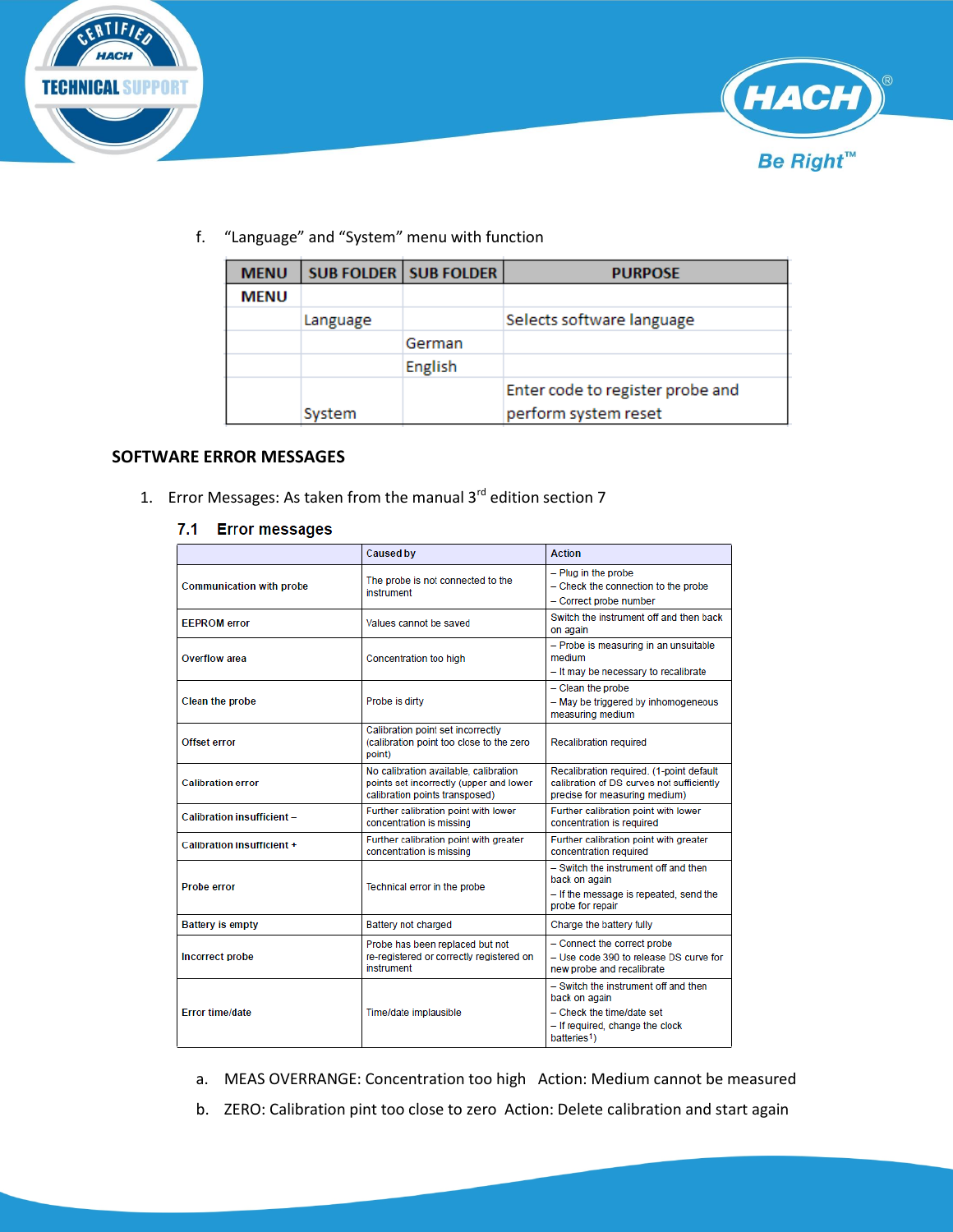



- c. LED FAILURE: Faulty LED Action: Send the probe for repair
- d. EE RSRVD ERR/EE SETUP ERR: Meter fault Action: Send the meter for repair
- e. ACCU FLAT: old software version for a low battery
- 2. Informative Messages:

#### $7.2$ **Informative messages**

|                              | <b>Caused by</b>                                                  | Measure/note                                         |
|------------------------------|-------------------------------------------------------------------|------------------------------------------------------|
| Wait                         | Calibration is being recorded                                     | Wait (probe in calibration medium)                   |
| <b>Manufacturer standard</b> | Measurement value is outside the<br>standard (only for turbidity) | Value is above the DIN standard of<br>4000 FNU (NTU) |

### <span id="page-13-0"></span>**Calibration**

#### **(Turbidity and Suspended Solids)**

- 1. Instrument can save one turbidity curve and up to four solids calibration curves
- 2. Turbidity is factory calibrated but a user calibration can be saved
- 3. Single-point calibration draws a straight line to zero. Recommended to select a sample that is in the upper third of the expected measuring range.
- 4. Multiple-point calibration
	- a. Firs calibration point is recommended to be a low concentration.
	- b. Second calibration point is recommended to be as high a concentration as possible.
	- c. Multiple calibration points can be created from a single sample by creating dilutions.
- 5. Deleting calibration points: Set the concentration of the calibration point to the value 0.0 and then **ENTER.**
- 6. Steps for multipoint calibration (overview)

1. Fill a black container with a representative sample of the measuring medium.  $\mathbb{D}$  Ensure that it is mixed evenly. It is best to try to achieve 100 % homogeneous. The distance between the probe head and the walls and base of the container must always be more than 70 mm (2.76 in.)

2. Use a part of the sample for the solids analysis in the laboratory using a gravimetric method.

- 3. Clean the probe.
- 4. Place the probe into the container.

5. Select **MENU**, **ENTER**, and **CALIBRATION, ENTER**. In the calibration menu select desired **CURVE, ENTER**.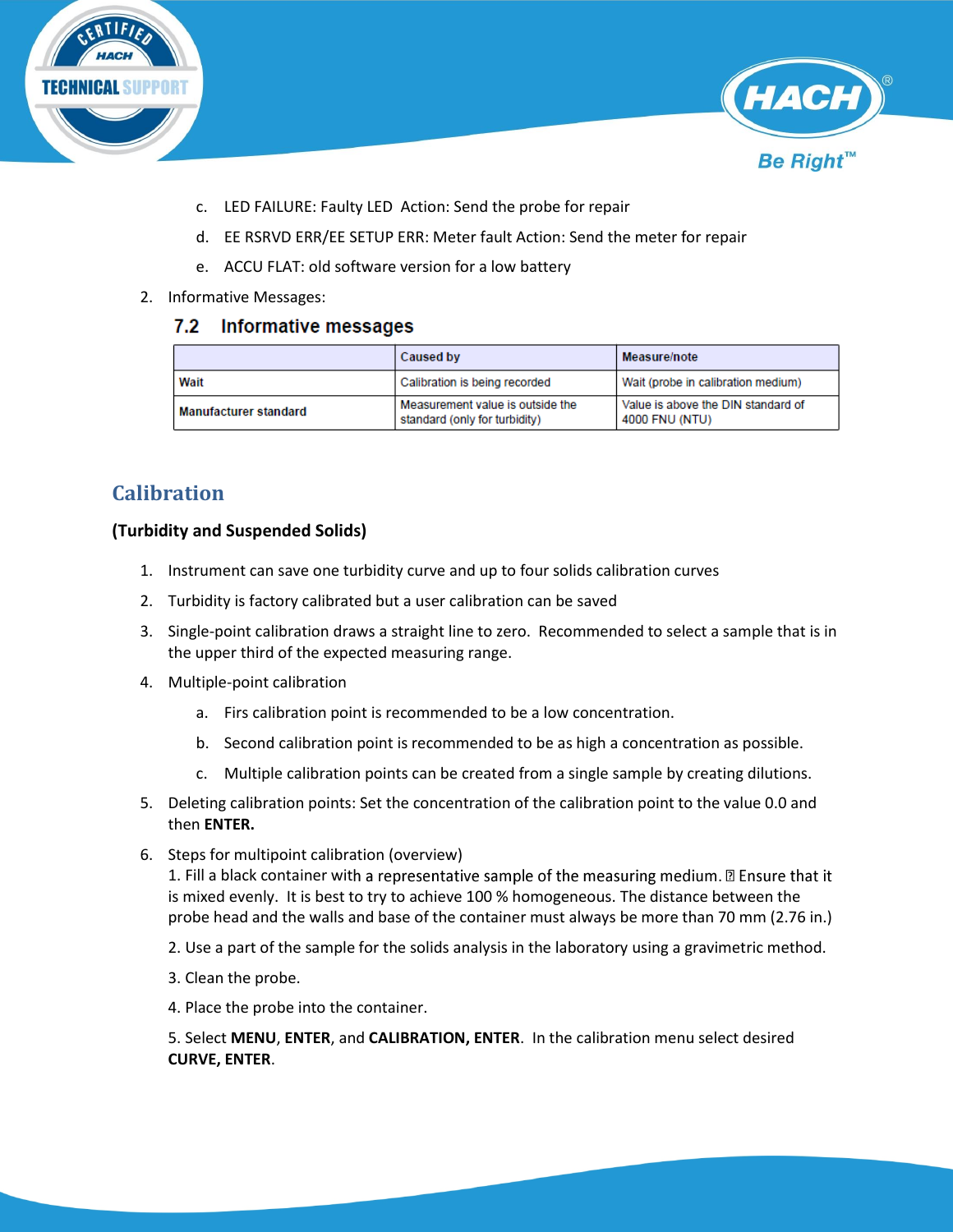



6. Select **MEMORY**, ENTER, and the desired **POINT**. Once the point is selected and **ENTER** is pressed the probe will start to measure the sample.

7. Stir the probe in the sample at a steady rate. **"Wait"** is visible with **MEMORY** on the display.

- 8. After the measurement the software will return to the **CALIBRATION** menu.
- 9. The **POINT** will now have an asterisk (\*) **\*POINT** in display.
- 10. The probe can be rinsed and placed in other samples and other calibration points can be saved following steps 6-9.

11. Enter the laboratory result for each of the saved **\*POINTS** by selecting the **\*POINT**, **ENTER**. The keypad can be used to enter the laboratory measurement value. 12. After entering the laboratory select **ENTER**. **"POINT SAVE"** will be displayed briefly.

13. The instrument can automatically sort the saved calibration points. Point 1 is always allocated the lowest calibration value.<sup>[2]</sup> Point 2 is allocated the next larger calibration value.<sup>[2]</sup> Point 3 is allocated the largest calibration value.

14. The laboratory measurement can be corrected at any time by overwriting the saved **POINT**.

### <span id="page-14-0"></span>**Measurement**

- 1. Turbidity measurements can utilize the factory set default calibration
- 2. Precise solids measurement will need a user calibration.
- 3. Setting the curve for measurement.
	- a. Recommended to STOP measurement under MEAS
	- b. Then select **MENU**, confirm with **ENTER**.
	- c. Select **CALIBRATE**, confirm with **ENTER**.
	- d. Select the curve shown and confirm with **ENTER**.
	- e. Select the desired curve with the navigation key **UP/DOWN** and confirm with **ENTER**.
	- f. Select **CLEAR/OFF** twice to return to the main menu.
- 4. Retrieving / Deleting Data
	- a. Select the desired curve under **MENU, CALIBRATE, CURVE, ENTER**
	- b. Select **CLEAR/OFF** twice to return to the main menu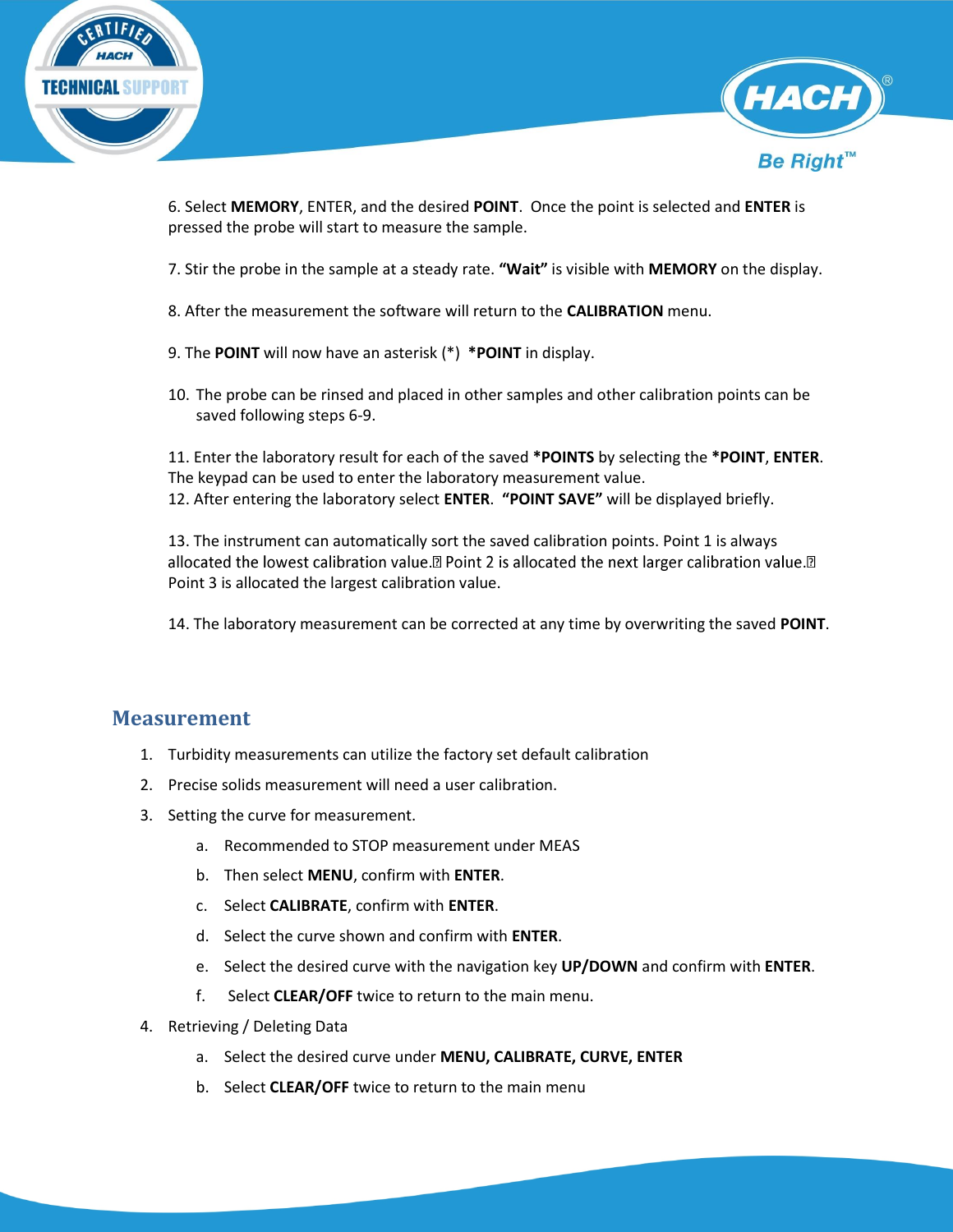



- c. Select **DATA, ENTER, DISPLAY DATA, ENTER**
- d. Use the navigation key **UP/DOWN** to select the desired point
- e. Selecting DATA. ENTER, DELETE DATA, YES will delete all data for that curve.

#### **SLUDGE BLANKET LEVEL**

- 1. Select appropriate suspended solids curve
- 2. Select appropriate units
- 3. Select integration time to zero.
- 4. Insert probe in sample and start measurement. Once the sludge blanket level is reached, the solids concentration will increase significantly. The distance of the sludge blanket from the surface of the water can then be determined by reading the depth markings on the probe cable.

### <span id="page-15-0"></span>**Maintenance**

- 1. Cleaning the measurement windows on the probe depends on the application. If required, they can be cleaned with any conventional cleaning agent and a soft cloth. In the case of stubborn deposits on the window, it can be wiped with a soft cloth soaked in the 5% hydrochloric acid.
- 2. Replacement of the batteries



| Inserting the rechargeable batteries<br><b>Figure 2</b> |                        |
|---------------------------------------------------------|------------------------|
| Catch                                                   | <b>Battery holder</b>  |
| <b>Battery compartment</b>                              | rechargeable Batteries |
| Battery dip                                             | Cap                    |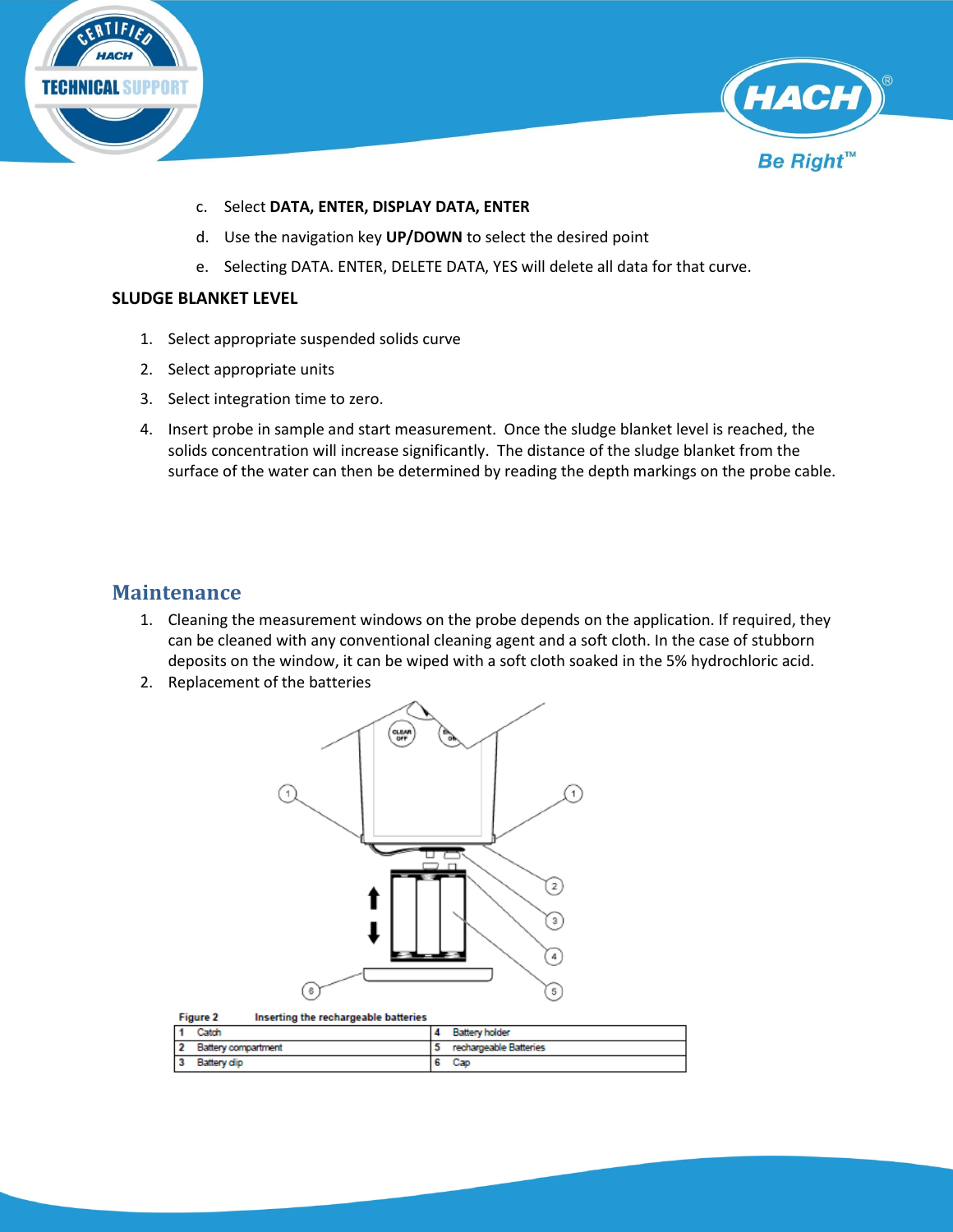



### <span id="page-16-0"></span>**FAQ**

#### **Q: What is the system code to register a new probe?**

**A:** The code is 390. Navigate from Menu to System to enter code.

#### **Q: What is the system reset code?**

**A:** The code is 4711. Navigate from Menu to System to enter code.

#### **Q: How can all the stored calibration curves be deleted?**

**A:** The code is 379. Navigate from Menu to System to enter code.

#### **Q: Does the TSS portable probe come in longer lengths?**

**A:** No, the probe currently only comes in 10meter cable lengths.

#### **Q: Is the TSS portable system EPA approved?**

**A:** No, the EPA has not approved either the turbidity or suspended solids measurement using this device.

#### **Q: What is the expected battery life expectancy?**

**A:** Using new rechargeable (6 NiMH) batteries, the expected life of the charge is 4 hours continuous use. This expected life will shorten as the batteries age.

#### **Q: Is the there a power cord available for the TSS portable system?**

**A:** No, the TSS portable system will only come with a battery charger. It is recommended to turn the meter off while charging the batteries.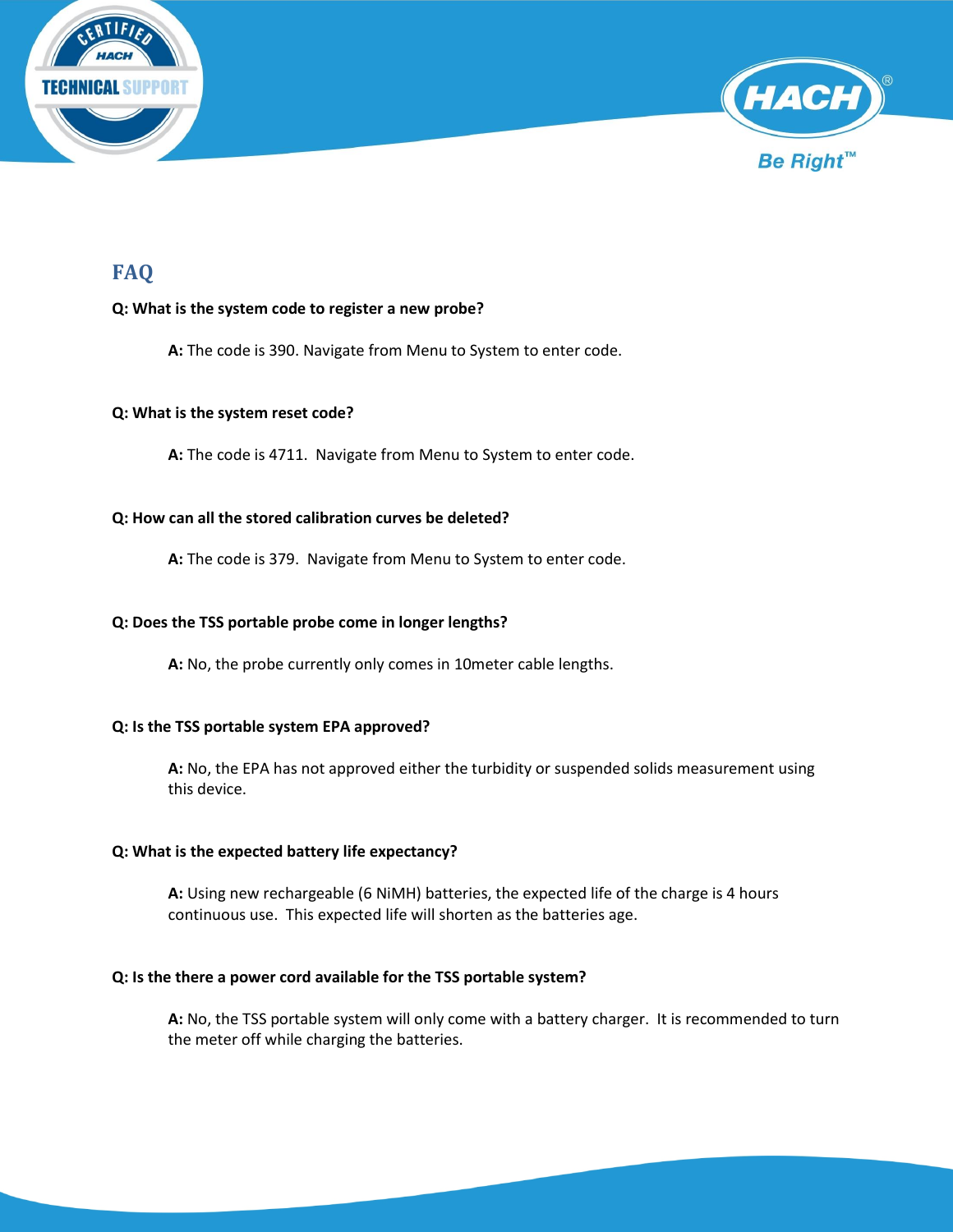



#### **Q: What is the product warranty?**

**A:** The warranty is 2 years for both meter and probe.

#### **Q: What is the meter's water resistance rating?**

**A:** The meter is rated IP55 and cannot be immersed.

#### **Q: Can the meter be connected to a computer for downloading data?**

**A:** No, the meter does not have a way to connect to a storage device or a computer.

#### **Q: What do I do if Hach changes the software version of the meter?**

**A:** The meter will have to be sent to the appropriate service center for the software update.

#### **Q: Is there any precaution to switching curves while still taking a continuous measurement?**

**A:** When switching curves during a measurement, the next measurement is done with the new calibration curve. The respective data set is stored respectively. Data sets consist of Calibration curve name/Meas. Value/date and time. If an individual measurement site at the plant is assigned to one calibration curve, data may easily be identified. If you have two measurement points using the same calibration curve, you may distinguish the measurement sites only by the time the measurement was taken. In the field this should work fine since measurements are done in a predefined order.

#### **Q: How does the DELETE function work under MEMORY?**

**A:** This function deletes memorized measurement data that were performed within the course of a calibration. In case you have not assigned concentrations or turbidity values (points marked with \*), the calibration measurement can be deleted and retaken.

#### **Q: Is setting a calibration point to zero, the only way to remove the point from a calibration curve?**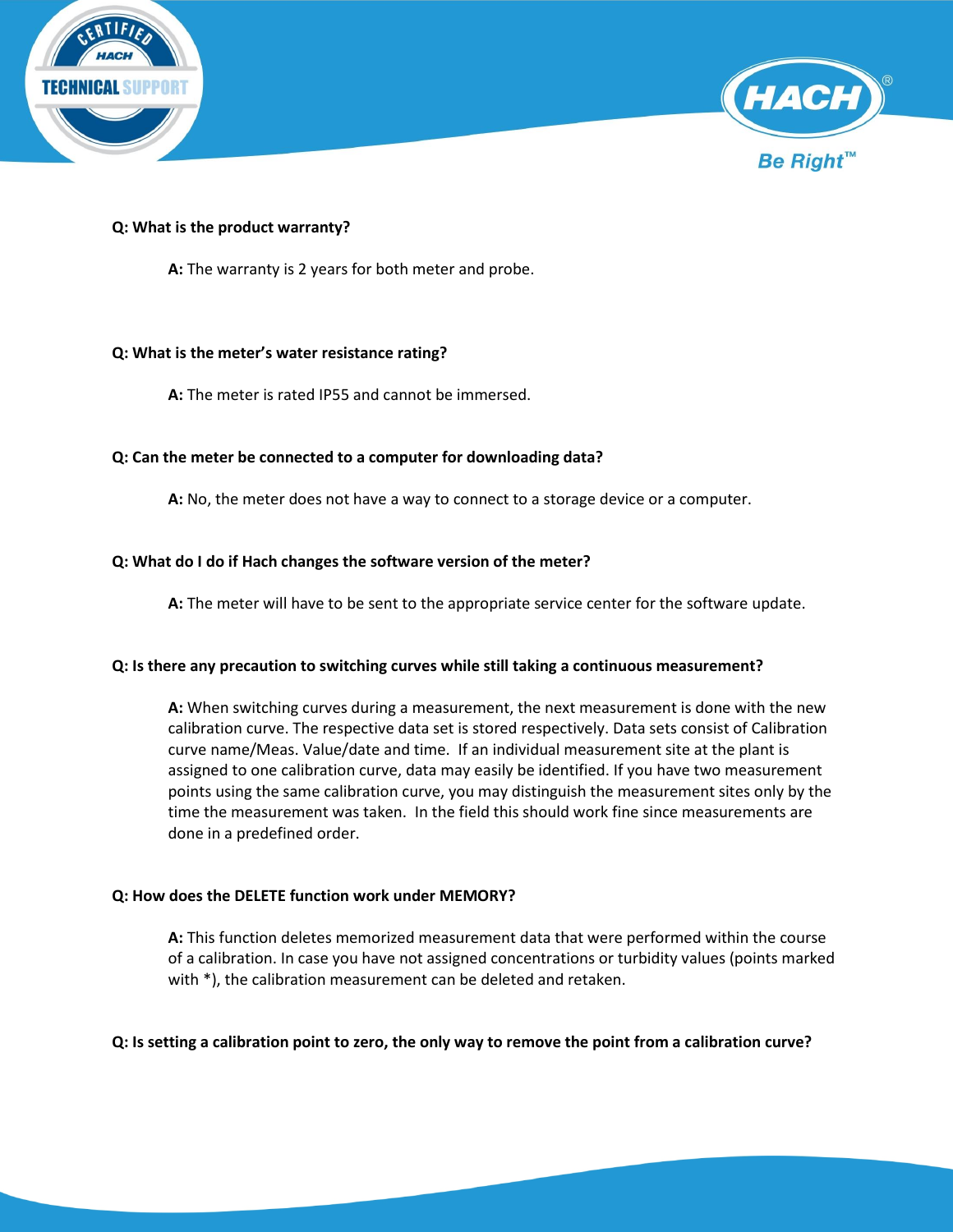



**A:** For DS calibration curves, setting the point to zero is the only way of removing it from the calibration curve. If you intent to delete stored data for all calibration curves please enter code 379 in the system menu.

#### **Q: How does the RESET function work under CALIBRATION?**

**A:** The RESET function is used to reset changes in the C-TU curve. To return the C-TU curve to default the calibration points will also need to be set to zero.

#### **Q: What are the default calibration points for turbidity entered into the meter?**

**A:** Default calibration is factory set after an individual calibration of the probe. There are no fixed FNU values as the calibration standards may vary slightly depending on the stock solution used in manufacturing. They are in the range of : < 0.1 FNU; 400 FNU; 2000 FNU

#### **Q: Is there a factory default calibration for suspended solid DS curves?**

**A:** The factory DS calibration is based on the probe response of a single point at 4 g/L, obtained from a comprehensive analysis of many different sludge types. It is a kind of mean value that fits many types of sludge. A user calibration is recommended for accuracy.

#### **Q: What could be the cause of the error messages: Calibration insufficient - or Calibration insufficient +?**

**A:** errors "calibration insufficient -" means: Further calibration point with lower concentration is missing in order to receive good results.

error "Calibration insufficient +" means: Further calibration point with greater concentration is missing in order to receive good results.

#### **Q: How do the errors "calibration insufficient +" and "overflow area" differ in how they are generated?**

**A:** Error: "overflow area" designates that a probe is measuring in an unsuitable medium – It may be necessary to recalibrate. This error accurse when the sludge concentration is at the upper end of the measurement range and almost no light is reflected back to the sensors detector. Setting up a new calibration curve is recommended. If the problem continues, the sludge concentration is too high to be measured with the TSS portable probe; the value is beyond the probes measurement range.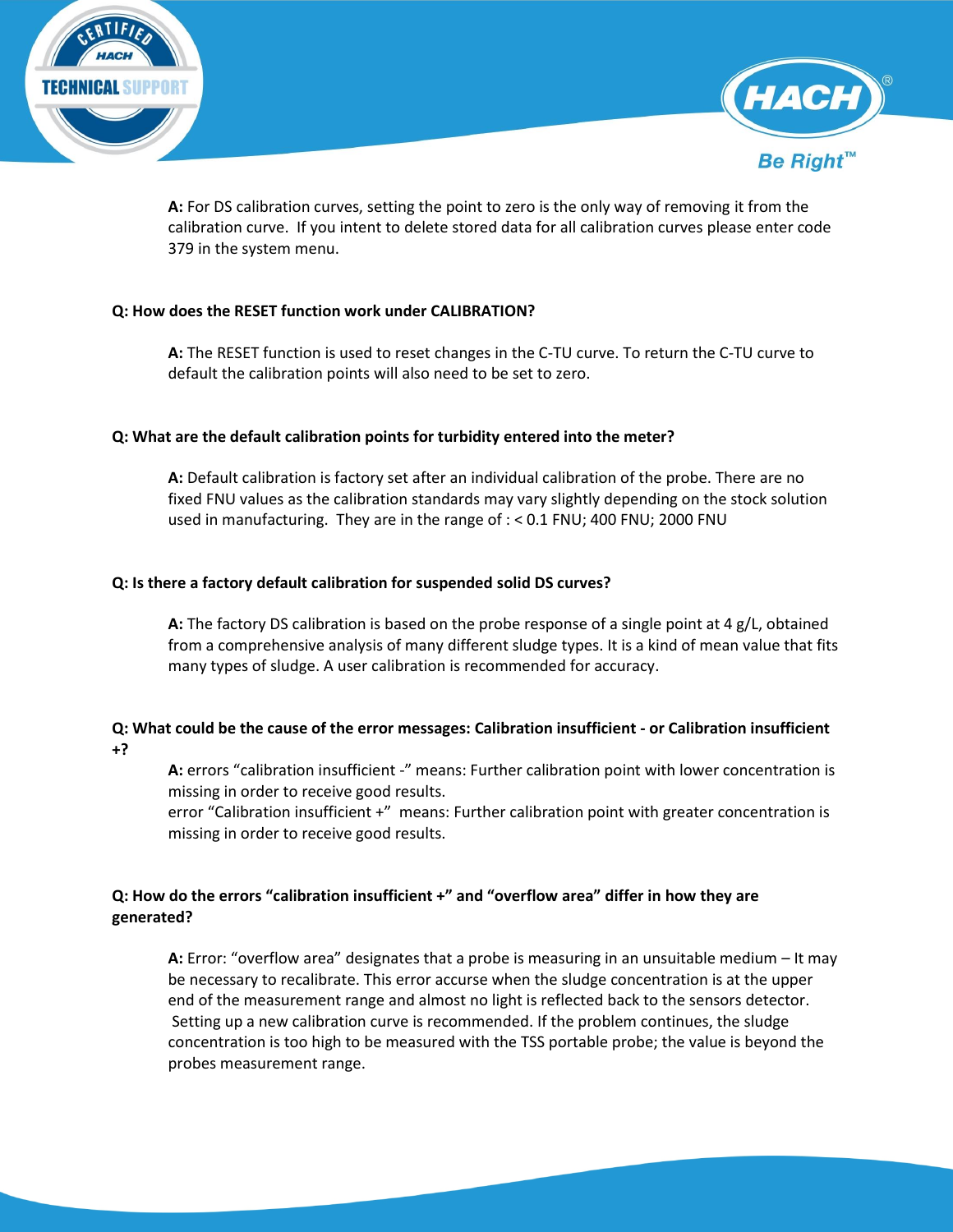



#### **Q: Is there general guidance for creating the most accurate calibration curve for suspended solids?**

**A:** Hach recommends selecting a calibration point with a value in the upper third of the range expected. Start with a single point calibration in that range. In case a single point calibration is not sufficient, the error "message Calibration insufficient –"or "Calibration insufficient +" will guide you to set up an appropriate curve, thus will provide a more accurate measurement.

#### **Q: Does Hach have a general statement that explains how the solids calibration correlates to measured value?**

**A:** Yes, A single point calibration draws a straight line from the probes zero point to the point of calibration; however the mathematical transformation of the different signals of the different detectors is nonlinear. When a calibration curve consists of 3 points the curve is created by connecting the straight lines. The course may not hit the zero e.g. because the medium itself is colored and absorbs light. \

#### **Q: Is there any difference how the probe is operating when selecting between the turbidity units FNU, NTU, and EBC?**

**A:** FNU and NTU are equal and are just a different name for the unit of turbidity. EBC is the unit for turbidity defined by the European Brewery Convention. It is meant to be used by breweries: 1 FNU = 0.25ECB

#### **Q: Does the specification of 290 measurement values only include what is stored in the DATA menu?**

**A:** The 290 measurement values are the summed values that can be stored in the calibration and data menus.

#### **Q: Does the air bubble compensation apply to both the turbidity and suspended solids measurement?**

**A:** Yes, the software applies air bubble compensation to both types of measurements.

#### **Q: How should the homogeneity % be interpreted?**

**A:** The % homogeneity is an indicator for the quality of your sludge measurement. Between 80% and 100% the result of your measurement is authentic. Homogeneity has nothing to do with the